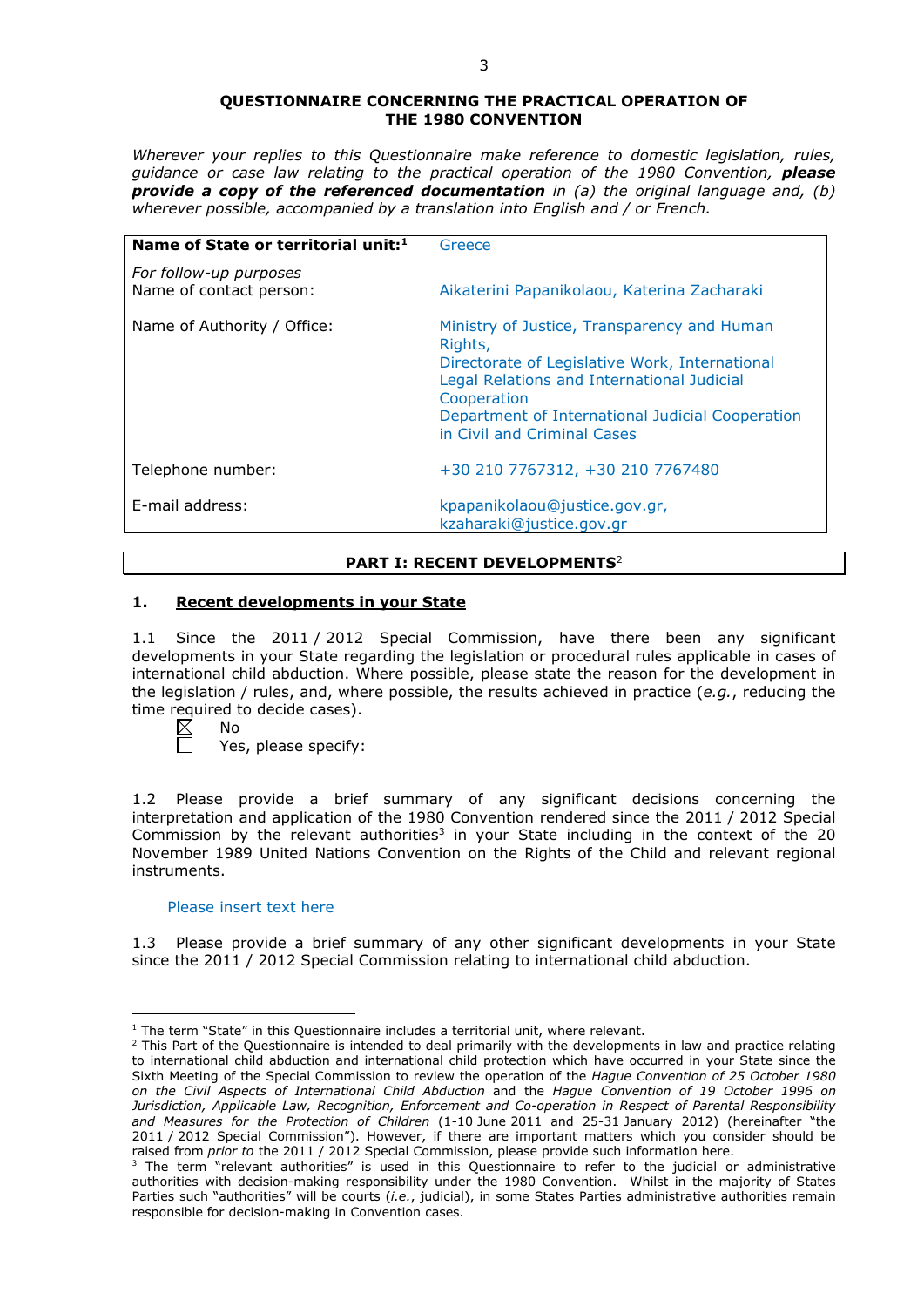Please insert text here

### **2. Issues of compliance**

2.1 Are there any States Parties to the 1980 Convention with whom you are having particular challenges in achieving successful co-operation? Please specify the challenges you have encountered and, in particular, whether the problems appear to be systemic.

- $\boxtimes$ No  $\Box$ 
	- Yes, please specify:
	- Please insert text here

2.2 Are you aware of situations / circumstances in which there has been avoidance / evasion of the 1980 Convention?

- $\boxtimes$ No  $\Box$ 
	- Yes, please specify:

Please insert text here

# **PART II: THE PRACTICAL OPERATION OF THE 1980 CONVENTION**

# **3. The role and functions of Central Authorities designated under the 1980 Convention**<sup>4</sup>

### *In general*

3.1 Have any challenges arisen in practice in achieving effective communication or cooperation with other Central Authorities?

П No 岗

Yes, please specify:

The fact that some Central Authorities do not use e-mails significanly delays communication and, therefore, effective co-operation.

3.2 Have any of the duties of Central Authorities, as set out in **Article 7** of the 1980 Convention, raised any particular problems in practice either in your State, or in States Parties with whom you have co-operated?

 $\Box$ No 岗

Yes, please specify:

h) to provide such administrative arrangements as may be necessary and appropriate to secure the safe return of the child;

3.3 Has your Central Authority encountered any challenges with the application of any of the 1980 Convention provisions? If so, please specify.

П No  $\boxtimes$ 

Yes, please specify:

Reaching a decision within six weeks from the date of commencement of the proceedings is not possible in the majority of cases.

### *Legal aid and representation*

3.4 Do the measures your Central Authority takes to provide or facilitate the provision of legal aid, legal advice and representation in return proceedings under the 1980 Convention (**Art. 7(2)-(g)**) result in delays in proceedings either in your own State, or, where cases originate in your State, in any of the requested States you have dealt with?<br>  $\Box$  No<br>  $\boxtimes$  Yes, please specify:

No

-

Yes, please specify:

Regarding incoming applications, when legal aid is requested, the applicant's eligibility must be examined by the competent Court. Pending issuance of a decision granting legal aid to the applicant and appointment of a lawyer, the return application cannot be filed with the Court.

<sup>4</sup> See also Section 5 below on "Ensuring the safe return of children" which involves the role and functions of Central Authorities.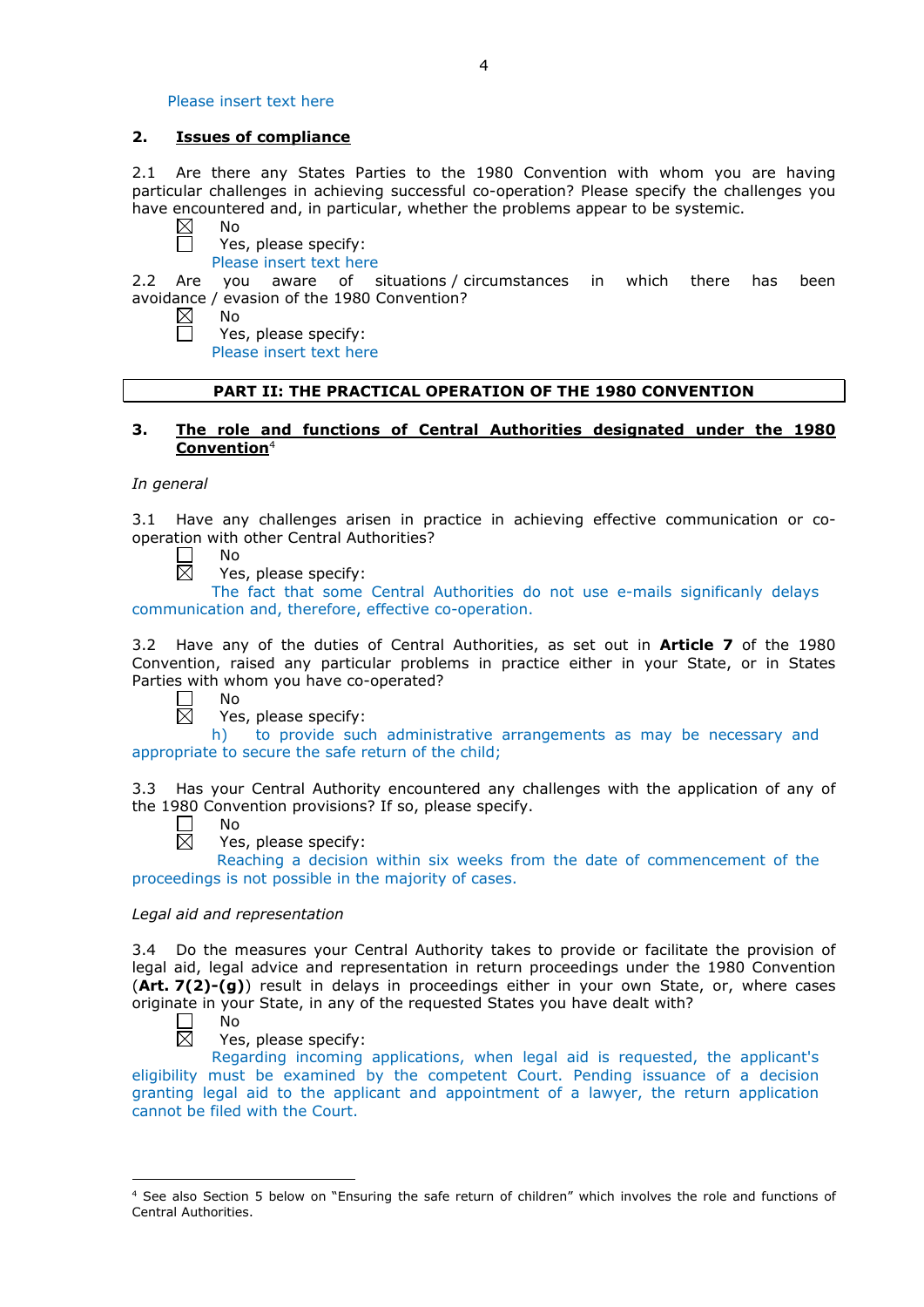3.5 Are you aware of any other challenges in your State, or, where cases originate in your State, in any of the requested States you have dealt with, regarding the obtaining of legal aid, advice and / or representation for either left-behind parents or taking parents?<sup>5</sup>

No

Yes, please specify: Please insert text here

### *Locating the child*

3.6 Has your Central Authority encountered any challenges with locating children in cases involving the 1980 Convention, either as a requesting or requested State?

 $\Box$ No  $\overline{\boxtimes}$ 

Yes, please specify the challenges encountered and what steps were taken or are considered to be taken to overcome these challenges:

When only confirmation of an address provided in the application is required, no significant challenges arise in general. Challenges are encountered mainly in cases of unknown address because the Police cannot usually proceed with the discovery of the child's whereabouts.

3.7 Has your Central Authority worked with any external agencies to discover the whereabouts of a child wrongfully removed to or retained within your State (*e.g.*, the police, Interpol, private location services)?

No 岗

Yes, please share any good practice on this matter:

The usual practice as concerns locating children is to send a request to the Hellenic Police Headquarters. In rare cases our Central Authority has seeked assistance from Interpol.

# *Information exchange, training and networking of Central Authorities*

3.8 Has your Central Authority shared its expertise with another Central Authority or benefited from another Central Authority sharing its expertise with your Central Authority, in accordance with the Guide to Good Practice - Part I on Central Authority Practice?<sup>6</sup>

No

Yes, please specify:

Whilst not in the context of a twinning arrangement, representative of our Central Authority participated to the International Visitor Leadership programme organized by the U.S. State Department in 2016 and focused on Children and Justice. Among other matters, the invited representatives of the Central Authorities shared experience and expertise in the field of the 1980 Hgue Convention.

3.9 Has your Central Authority organised or participated in any other networking initiatives between Central Authorities such as regional meetings via conference call or videoconference? No

 $\boxtimes$  $\Box$ 

Yes, please specify: Please insert text here

*Statistics*<sup>7</sup>

<u>.</u>

<sup>5</sup> See paras 1.1.4 to 1.1.6 of the "Conclusions and Recommendations of the Fifth Meeting of the Special Commission to review the operation of the *Hague Convention of 25 October 1980 on the Civil Aspects of International Child Abduction* and the practical implementation of the *Hague Convention of 19 October 1996 on Jurisdiction, Applicable Law, Recognition, Enforcement and Co-operation in Respect of Parental Responsibility and Measures for the Protection of Children* (30 October – 9 November 2006) (hereinafter referred to as the ["Conclusions and Recommendations of the 2006 Special Commission"](https://assets.hcch.net/upload/concl28sc5_e.pdf)) and paragraphs 32 to 34 of the [Conclusions and Recommendations of the Special Commission](https://assets.hcch.net/upload/wop/concl28sc6_e.pdf) to review the operation of the Hague Convention of *[19 October 1980 on Jurisdiction, Applicable law, Recognition, Enforcement and Co-operation in Respect of](https://assets.hcch.net/upload/wop/concl28sc6_e.pdf)  [Parental Responsibility and Measures for the Protection of Children](https://assets.hcch.net/upload/wop/concl28sc6_e.pdf)* (1-10 June 2011 and 25-31 January 2012) (hereinafter the "C&R of the 2011/2012 Special Commission") (available on the Hague Conference website at

Modiable on the Hague Conference website at < www.hcch.net > under "Child Abduction Section" then "Guides to Good Practice". See, in particular, Chapter 6.5 on twinning arrangements.

<sup>7</sup> See paras 1.1.16 to 1.1.21 of the Conclusions and Recommendations of the 2006 Special Commission (*supra.*  note  $5$ ).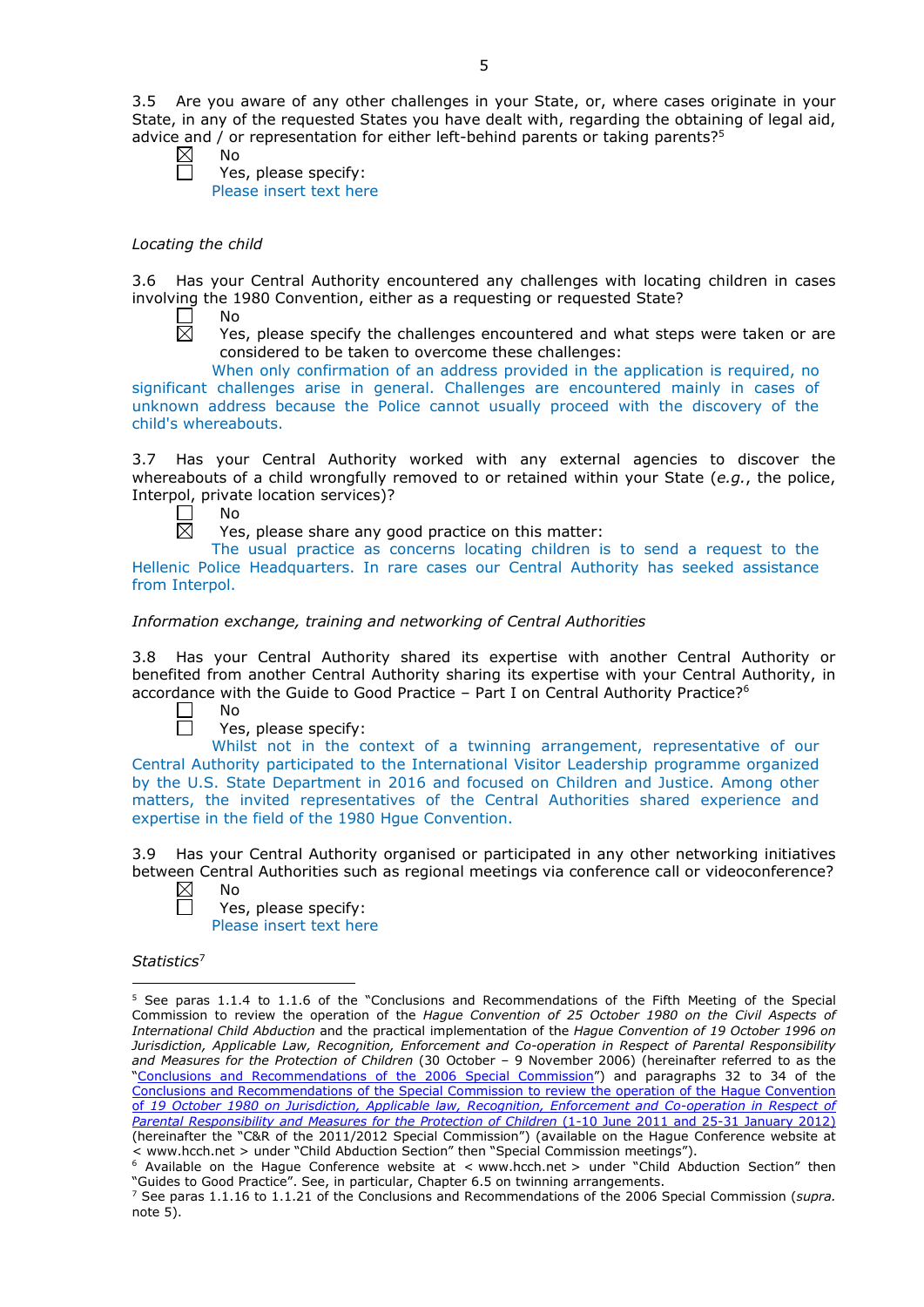3.10 If your Central Authority does not submit statistics through the web-based INCASTAT database, please explain why.

Statistics for the year 2015 have been submitted.

#### *Prompt handling of cases*

3.11 Does your Central Authority have mechanisms in place to ensure the prompt handling of cases?<br> $\boxtimes$ 

No Yes, please specify: Please insert text here

3.12 If your Central Authority is experiencing delays in handling cases please specify the main reasons for these delays:

Our Central Authority starts processing cases within one or two working days from the receipt of an application. Delays are only experienced when the applications are incomplete, in cases of missing documents, when legal aid is requested or when the whereabouts of the child is hard to be located.

### **4. Court proceedings & promptness**

4.1 Has your State limited the number of judicial or administrative authorities who can hear return applications under the 1980 Convention (*i.e.*, concentration of jurisdiction")?<sup>8</sup><br>  $\square$  Yes<br>  $\square$  No. please indicate if such arrangements are being contemplated:

Yes

No, please indicate if such arrangements are being contemplated: Please insert text here

4.2 Does your State have mechanisms in place to handle return decisions within six weeks (*e.g.*, production of summary evidence, limitation of appeals, swift enforcement)?

 $\boxtimes$ No  $\Box$ 

Yes, please explain: Please insert text here

4.3 If your response to the previous question is No, does your State contemplate implementing mechanisms to meet the requirement of prompt return under the 1980 Convention (*e.g.*, procedures, bench-books, guidelines, protocols)?

 $\Box$ No, please explain:

Please insert text here  $\Box$ Yes, please explain: Please insert text here

4.4 If your State is experiencing delays in handling return decisions please specify the main reasons for these delays:

Non compliance of the respondent with the decision, no mandatory enforcement of a decision, two levels of appeal.

4.5 Do your courts regularly order immediate protective measures when initiating the return procedure, so as to prevent a new removal and minimize the harm to the child (*e.g.*, prohibit removal of the child from the jurisdiction, retain documentation, grant provisional access rights to the left-behind parent)?

- No, please explain:  $\boxtimes$ Such action has to be initiated by the applicants themselves.
- $\Box$ Yes, please explain: Please insert text here

-

<sup>8</sup> See, *The [Judges' Newsletter](https://www.hcch.net/en/instruments/conventions/publications2/judges-newsletter)* on International Child Protection – Vol. XX / [Summer-Autumn 2013](https://assets.hcch.net/upload/newsletter/nl2013tome20en.pdf) the special focus of which was "Concentration of jurisdiction under the *Hague Convention of 25 October 1980 on the civil aspects of International Child Abduction* and other international child protection instruments".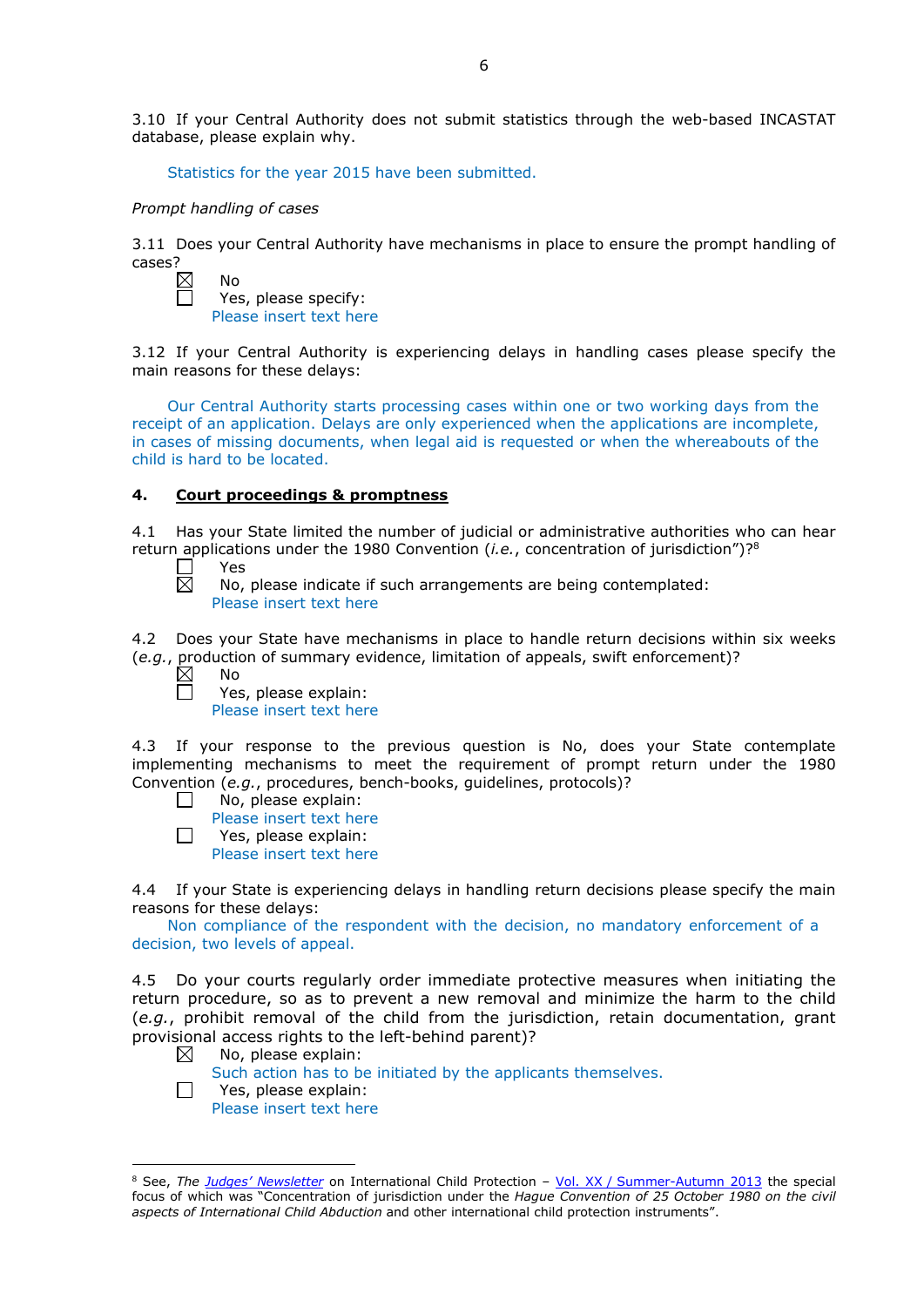4.6 Do your courts make use of direct judicial communications to ensure prompt proceedings?<br> $P \cap P$ 

Yes  $\bar{\boxtimes}$ 

No, please explain: Please insert text here

4.7 If your State has not designated a sitting judge to the International Hague Network of Judges does your State intend to do so in the near future?

 $\boxtimes$ Yes  $\Box$ 

No, please explain: Please insert text here

4.8 Please comment upon any cases (whether your State was the requesting or requested State), in which the judge (or decision-maker) has, before determining an application for return, communicated with a judge or other authority in the requesting State regarding the issue of the child's safe return. What was the specific purpose of the communication? What was the outcome?

# **5. Ensuring the safe return of children**<sup>9</sup>

*Methods for ensuring the safe return of children*<sup>10</sup>

5.1 What measures has your Central Authority taken to ensure that the recommendations of the 2006 and 2011 / 2012 Special Commission meetings<sup>11</sup> regarding the safe return of children are implemented?

Please insert text here

5.2 In particular, in a case where the safety of a child is in issue and where a return order has been made in your State, how does your Central Authority ensure that the appropriate child protection bodies in the *requesting* State are alerted so that they may act to protect the welfare of a child upon return (until the appropriate court in the requesting State has been effectively seised)?

5.3 Where there are concerns in the requested State regarding possible risks for a child following a return, what conditions or requirements can the relevant authority in your State put in place to minimise or eliminate those concerns?

This could be done only in specific cases and upon specific request of the parent (for e.g. under art. 55 of the Regulation 2201/2003)

*Use of the 1996 Convention to ensure a safe return*

5.4 If your State is not Party to the 1996 Convention, is consideration being given to the possible advantages of the 1996 Convention in providing a jurisdictional basis for urgent protective measures associated with return orders (**Arts 7 and 11**), in providing for their recognition by operation of law (**Art. 23**), and in communicating information relevant to the protection of the child (**Art. 34**)?

Yes, please explain:

Please insert text here

*Protection of primary carer*

No

<sup>&</sup>lt;u>.</u> <sup>9</sup> See **Art. 7(2)** *h)* of the 1980 Convention.

<sup>&</sup>lt;sup>10</sup> Where relevant, please make reference to the use of undertakings, mirror orders and safe harbour orders and other such measures in your State.

<sup>11</sup> See the [Conclusions and Recommendations](https://assets.hcch.net/upload/concl28sc5_e.pdf) of the Special Commission of 2006 (*supra.* note 5) at paras 1.1.12 and 1.8.1 to 1.8.2 and 1.8.4 to 1.8.5 and the Appendix to the Conclusions and Recommendations and the [Conclusions and Recommendations of the 2011](https://assets.hcch.net/upload/wop/concl28sc6_e.pdf) / 2012 Special Commission (*supra.* note 5).at paras 39-43.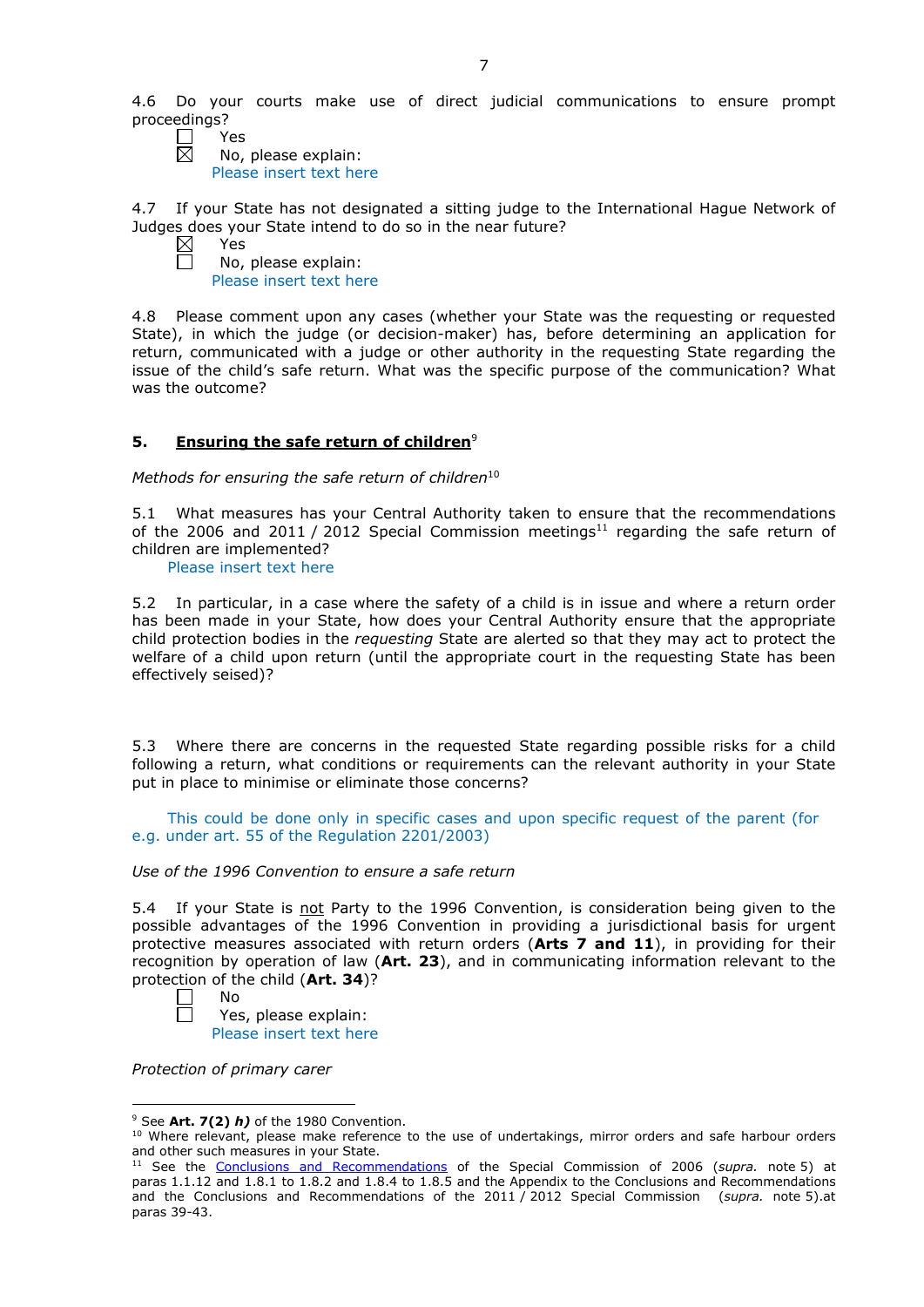5.5 Are you aware of cases in your State where a primary carer taking parent, for reasons of personal security (*e.g.*, domestic or family violence, intimidation, harassment, etc.) or others, has refused or has not been in a position to return with the child to the requesting State? How are such cases dealt with in your State? Please explain and provide case examples where possible.

#### Please insert text here

5.6 In particular, would your authorities consider putting in place measures to protect the primary carer upon return in the requesting State as a mean to secure the safe return of the child? Please explain and provide case examples where possible.

#### Please insert text here

# *Post-return information*

5.7 In cases where measures are put in place in your State to ensure the safety of a child upon return, does your State (through the Central Authority, or otherwise) attempt to monitor the effectiveness of those measures upon the child's return? Would you support a recommendation that States Parties should co-operate to provide each other with follow-up information on such matters, insofar as is possible?

#### Please insert text here

No

5.8 If your State is not Party to the 1996 Convention, is consideration being given to the possible advantages of the 1996 Convention in providing a jurisdictional basis for requesting a report on the situation of the child upon return to the State of habitual residence (**Art. 32- (a)**)?

| J<br>ı | ÷<br>٠ |  |
|--------|--------|--|
|        |        |  |
|        |        |  |
|        |        |  |
|        |        |  |

-

Yes, please explain: Please insert text here

#### **6. Voluntary agreements and mediation**

6.1 How does your Central Authority (either directly or through any intermediary) take, or is it considering taking, appropriate steps under **Article 7-(c)** to secure the voluntary return of the child or to bring about an amicable resolution of the issues? Please explain:

Having the applicant's prior consent, our Central Authority sends a voluntary return letter to the respondent. Our Central Authority can also provide the applicant with information regarding mediation.

6.2 In what ways have you used the "Guide to Good Practice on Mediation"12 for the purpose of implementing the 1980 Convention in your State? Please explain:

#### Please insert text here

6.3 Has your State considered or is it in the process of considering the establishment of a Central Contact Point for international family mediation to facilitate access to information on available mediation services and related issues for cross-border family disputes involving children, or has this task been entrusted to the Central Authority?<sup>13</sup>

- $\Box$ No, please explain: Please insert text here
- $\Box$ Yes, please explain: Please insert text here

<sup>&</sup>lt;sup>12</sup> Available on the Hague Conference website at < www.hcch.net > under "Child Abduction Section" then "Guides to Good Practice".

<sup>&</sup>lt;sup>13</sup> As it has been encouraged in the Guide to Good Practice on Mediation, Chapter 4, on "Access to Mediation". par. 114-117. See also [Conclusions and Recommendations of the 2011](https://assets.hcch.net/upload/wop/concl28sc6_e.pdf) / 2012 Special Commission (*supra.* note 5) at par. 61.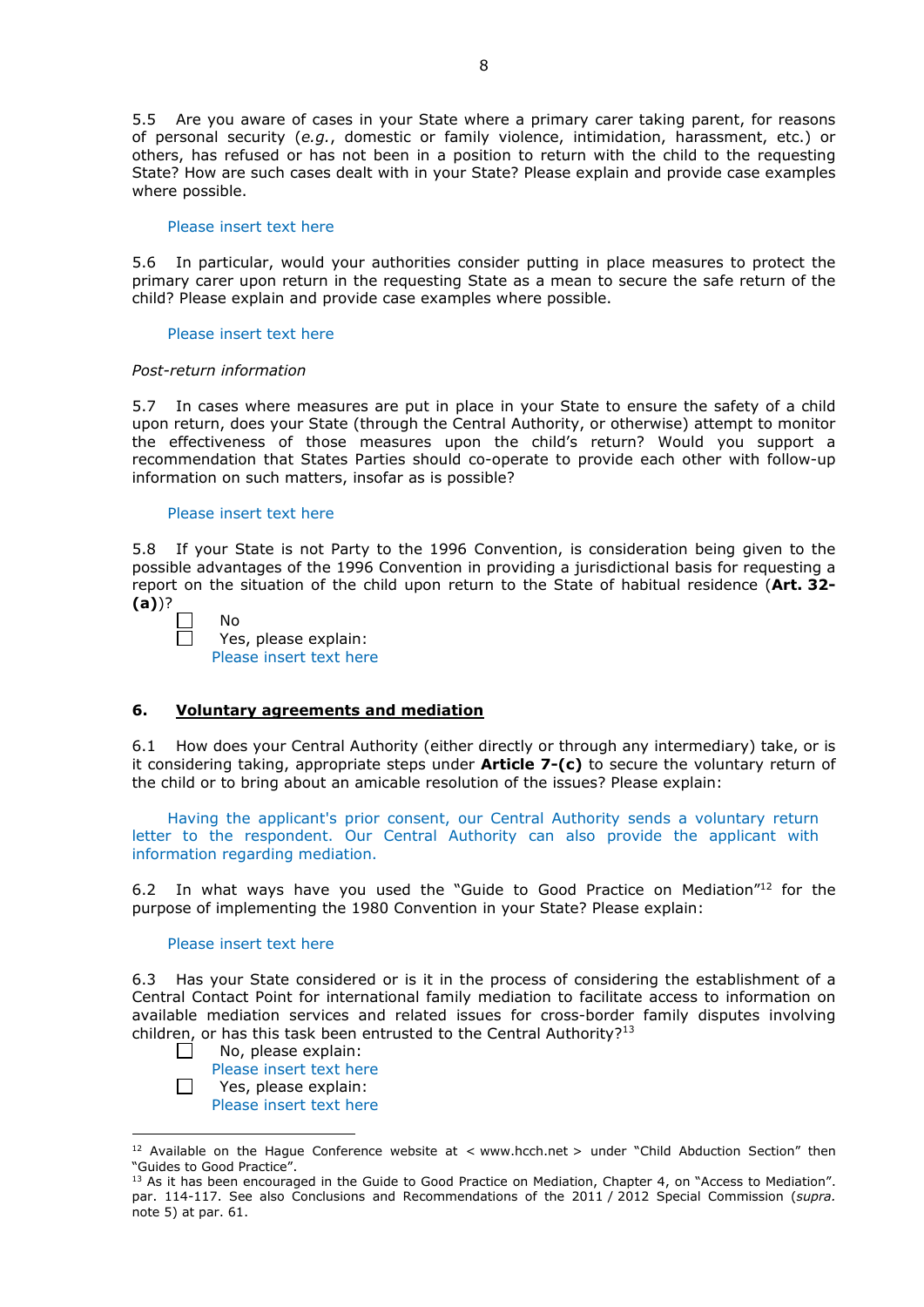# **7. Preventive measures**

7.1 Has your State taken steps to advance the development of a travel form under the auspices of the International Civil Aviation Organisation?<sup>14</sup><br>  $\boxtimes$  No

No Ħ

Yes, please describe: Please insert text here

7.2 Regardless of whether the International Civil Aviation Organisation adds the development of a travel form to its work programme, would your State support the development of a non-mandatory model travel form under the auspices of the Hague Conference?

| ⊠ | Y<br>ρς |  |
|---|---------|--|
|   | No      |  |

No, please explain: Please insert text here

# **8. The Guide to Good Practice under the 1980 Convention**

8.1 In what ways have you used the Parts of the Guide to Good Practice<sup>15</sup> to assist in implementing for the first time, or improving the practical operation of, the 1980 Convention in your State?

a. Part I on Central Authority Practice. Please explain:

A large part of the reccomendations made in Part I of the Guide to Good Practice have already been implemented by the Greek Central Authority. Indicatively, rapid and effective communication mainly through e-mails is established, Central Authority contact details are current, the use of the model forms for applications - which can be found on our website - is encouraged, statistics are submmited to INCASTAT.

- b. Part II on Implementing Measures. Please explain: Please insert text here
- c. Part III on Preventive Measures. Please explain: Please insert text here
- d. Part IV on Enforcement. Please explain: Please insert text here

8.2 How have you ensured that the relevant authorities in your State have been made aware of, and have had access to, the Guide to Good Practice?

A link to the Child Abduction Section of the Hague Conference website is available on the updated website of the Greek Ministry of Justice, Transparency and Human Rights.

8.3 Do you have any other comments about any Part of the Guide to Good Practice?

Please insert text here

### **9. Publicity and debate concerning the 1980 Convention**

9.1 Has the 1980 Convention given rise to (a) any publicity (positive or negative) in your State, or (b) any debate or discussion in your national parliament or its equivalent?

 $\boxtimes$ No

 $\Box$ 

-

Yes, please indicate the outcome of this debate or discussion, if any: Please insert text here

9.2 By what methods does your State disseminate information to the public about the 1980 Convention?

<sup>14</sup> See the [Conclusions and Recommendations of the 2011](https://assets.hcch.net/upload/wop/concl28sc6_e.pdf) / 2012 Special Commission (*supra.* note 5) at par. 92.

<sup>&</sup>lt;sup>15</sup> All Parts of the Guide to Good Practice under the 1980 Convention are available on the Hague Conference website at < www.hcch.net > under "Child Abduction Section" then "Guides to Good Practice".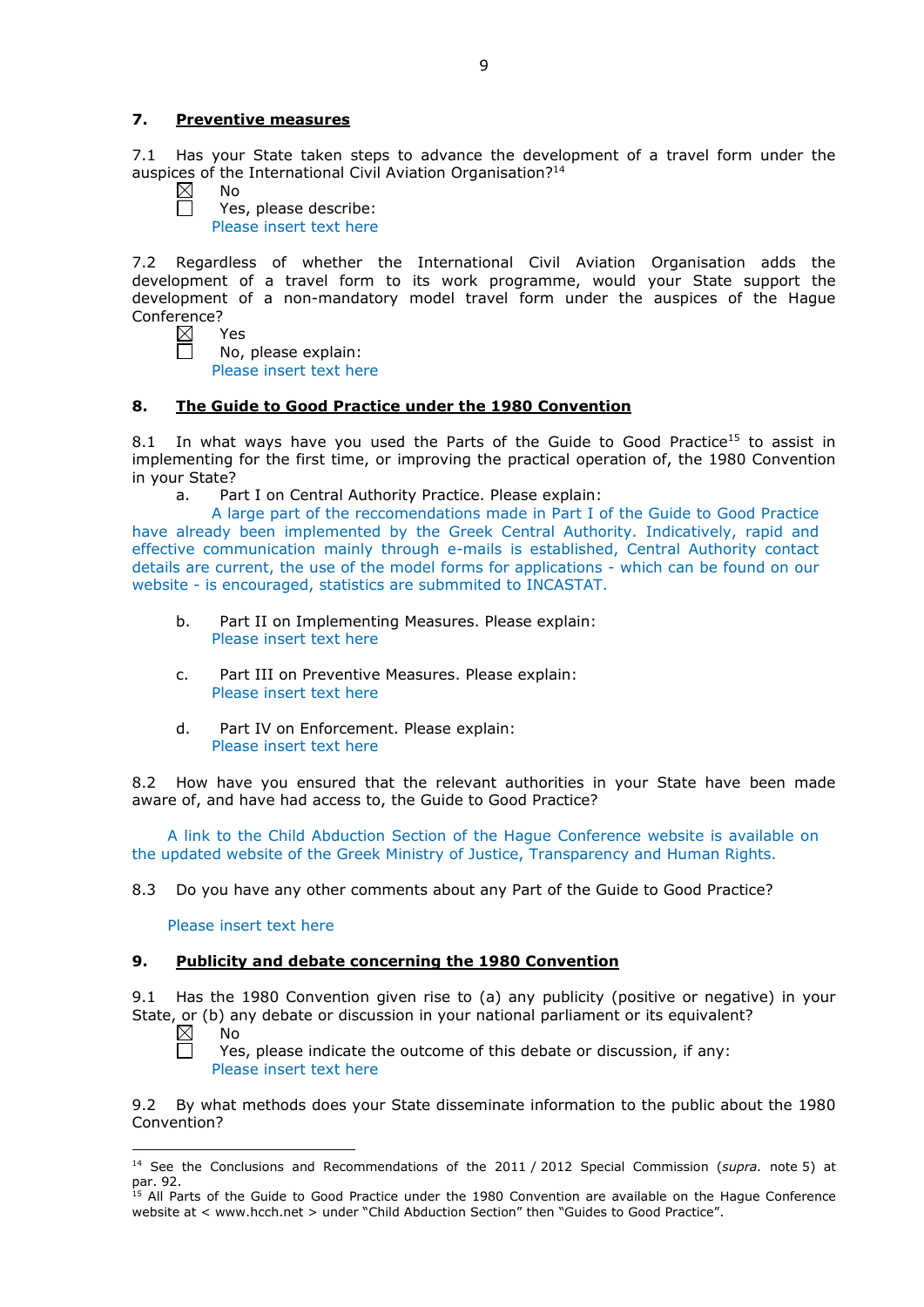Information about the 1980 Convention is available on the website of the Hellenic Ministry of Justice, Transparency and Human Rights (www.ministryofjustice.gr)

### **PART IV: TRANSFRONTIER ACCESS / CONTACT AND INTERNATIONAL FAMILY RELOCATION**

# **10. Transfrontier access / contact**<sup>16</sup>

10.1 Since the 2011 / 2012 Special Commission, have there been any significant developments in your State regarding Central Authority practices, legislation, procedural rules or case law applicable in cases of transfrontier contact / access?

| $\boxtimes$ | N٥ |
|-------------|----|
|             |    |

 $\Box$ 

Yes, please explain: Please insert text here

10.2 Please indicate any important developments in your State, since the 2011 / 2012 Special Commission, in the interpretation of **Article 21** of the 1980 Convention.

#### Please insert text here

10.3 What problems have you experienced, if any, as regards co-operation with other States in respect of:

- a. the granting or maintaining of access rights; Please insert text here
- b. the effective exercise of rights of access; and Please insert text here
- c. the restriction or termination of access rights. Please insert text here

Please provide case examples where possible. Please insert text here

10.4 In what ways have you used the "General Principles and Guide to Good Practice on Transfrontier Contact Concerning Children"17 to assist in transfrontier contact / access cases in your State? Can you suggest any further principles of good practice?

Please insert text here

# 11. **International family relocation**<sup>18</sup>

11.1 Since the 2011 / 2012 Special Commission, have there been any significant developments in your State regarding the legislation, procedural rules or case law applicable to international family relocation? Where possible, please explain these developments in the legislation, procedural rules or case law:

Please insert text here

<u>.</u>

<sup>16</sup> See the [Conclusions and Recommendations](https://assets.hcch.net/upload/concl28sc5_e.pdf) of the 2006 Special Commission (*supra.* note 5) at paras 1.7.1 to 1.7.3.

<sup>&</sup>lt;sup>17</sup> Available on the Hague Conference website at < www.hcch.net > under "Child Abduction Section" then "Guides to Good Practice".

<sup>&</sup>lt;sup>18</sup> See the Conclusions and Recommendations of the 2006 Special Commission meeting at paras 1.7.4 to 1.7.5: *"*1.7.4 The Special Commission concludes that parents, before they move with their children from one country to another, should be encouraged not to take unilateral action by unlawfully removing a child but to make appropriate arrangements for access and contact preferably by agreement, particularly where one parent intends to remain behind after the move.

<sup>1.7.5</sup> The Special Commission encourages all attempts to seek to resolve differences among the legal systems so as to arrive as far as possible at a common approach and common standards as regards relocation."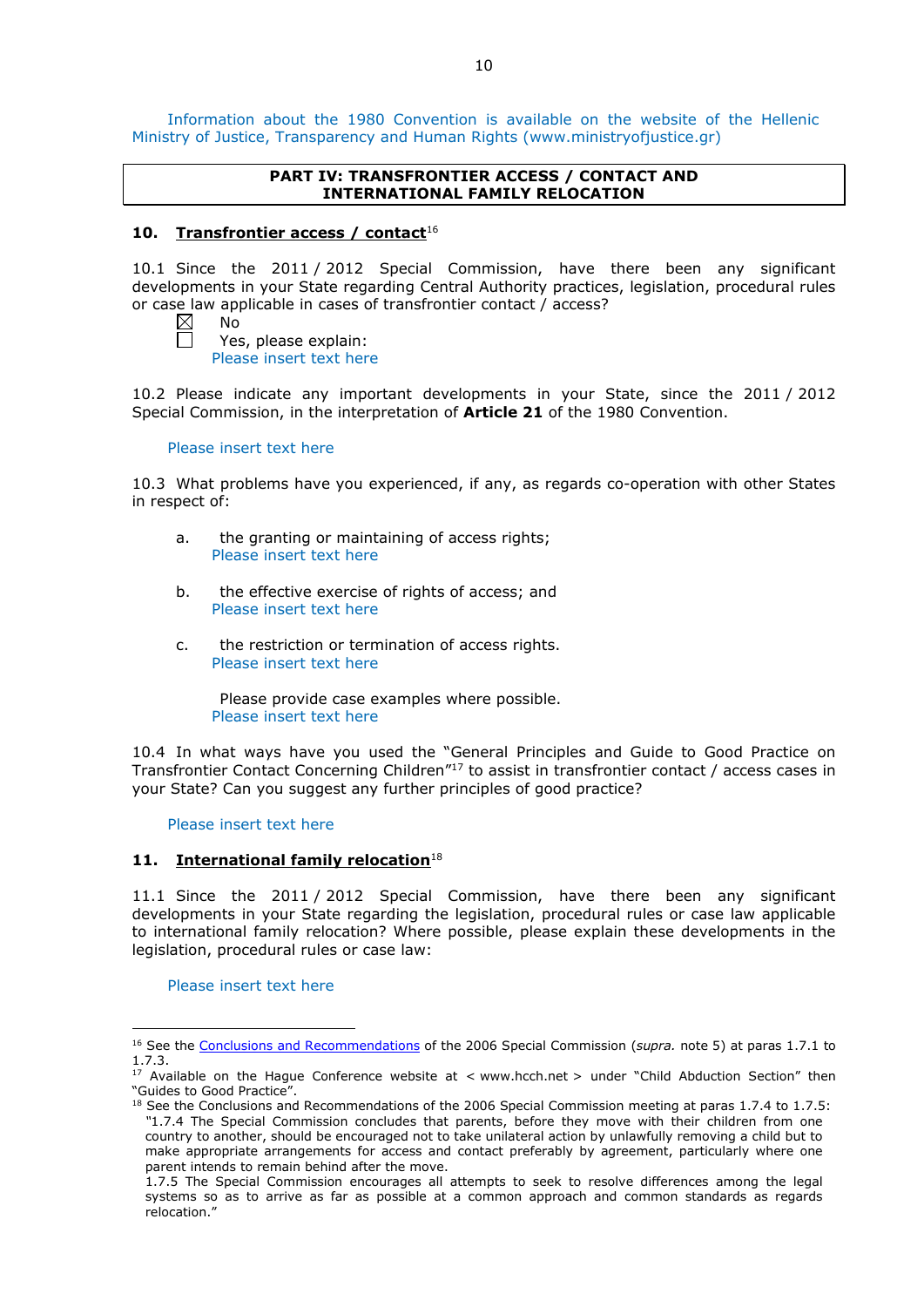### **PART V: NON-CONVENTION CASES AND NON-CONVENTION STATES**

#### **12. Non-Convention cases and non-Convention States**

12.1 Are there any States that you would particularly like to see become a State Party to the 1980 Convention? If so, what steps would you suggest could be taken to promote the Convention and encourage ratification of, or accession to, the Convention in those States? Please explain:

#### Please insert text here

12.2 Are there any States which are not Parties to the 1980 Convention or not Members of the Hague Conference that you would like to see invited to the Special Commission meeting in 2017?

#### Please insert text here

*The "Malta Process"*<sup>19</sup>

12.2 In relation to the "Malta Process":

a. Do you have any comment to make on the "Principles for the Establishment of Mediation Structures in the context of the Malta Process" and the accompanying Explanatory Memorandum?20 Please insert text here

b. Have any steps been taken towards the implementation of the Malta Principles in your State and the designation of a Central Contact Point, in order to better address cross-border family disputes over children involving States that are not a Party to the 1980 and 1996 Hague Conventions?

No

Yes, please explain: Please insert text here

c. What is your view as to the future of the "Malta Process"? Please insert text here

### **PART VI: TRAINING AND EDUCATION AND THE TOOLS, SERVICES AND SUPPORT PROVIDED BY THE PERMANENT BUREAU**

### **13. Training and education**

13.1 Can you give details of any training sessions / conferences organised in your State to support the effective functioning of the 1980 Convention, and the influence that such sessions / conferences have had?

Please insert text here

<u>.</u>

### **14. The tools, services and support provided by the Permanent Bureau**

<sup>&</sup>lt;sup>19</sup> The "Malta Process" is a dialogue between certain States Parties to the 1980 and 1996 Conventions and certain States which are not Parties to either Convention, with a view to securing better protection for crossborder rights of contact of parents and their children and addressing the problems posed by international abduction between the States concerned. For further information see the Hague Conference website at < www.hcch.net > under "Child Abduction Section" then "Judicial Seminars on the International Protection of Children".

<sup>20</sup> The Principles and Explanatory Memorandum were circulated to all Hague Conference Member States and all States participating in the Malta Process in November 2010. They are available on the Hague Conference website at < www.hcch.net > under "Child Abduction Section" then "Judicial Seminars on the International Protection of Children".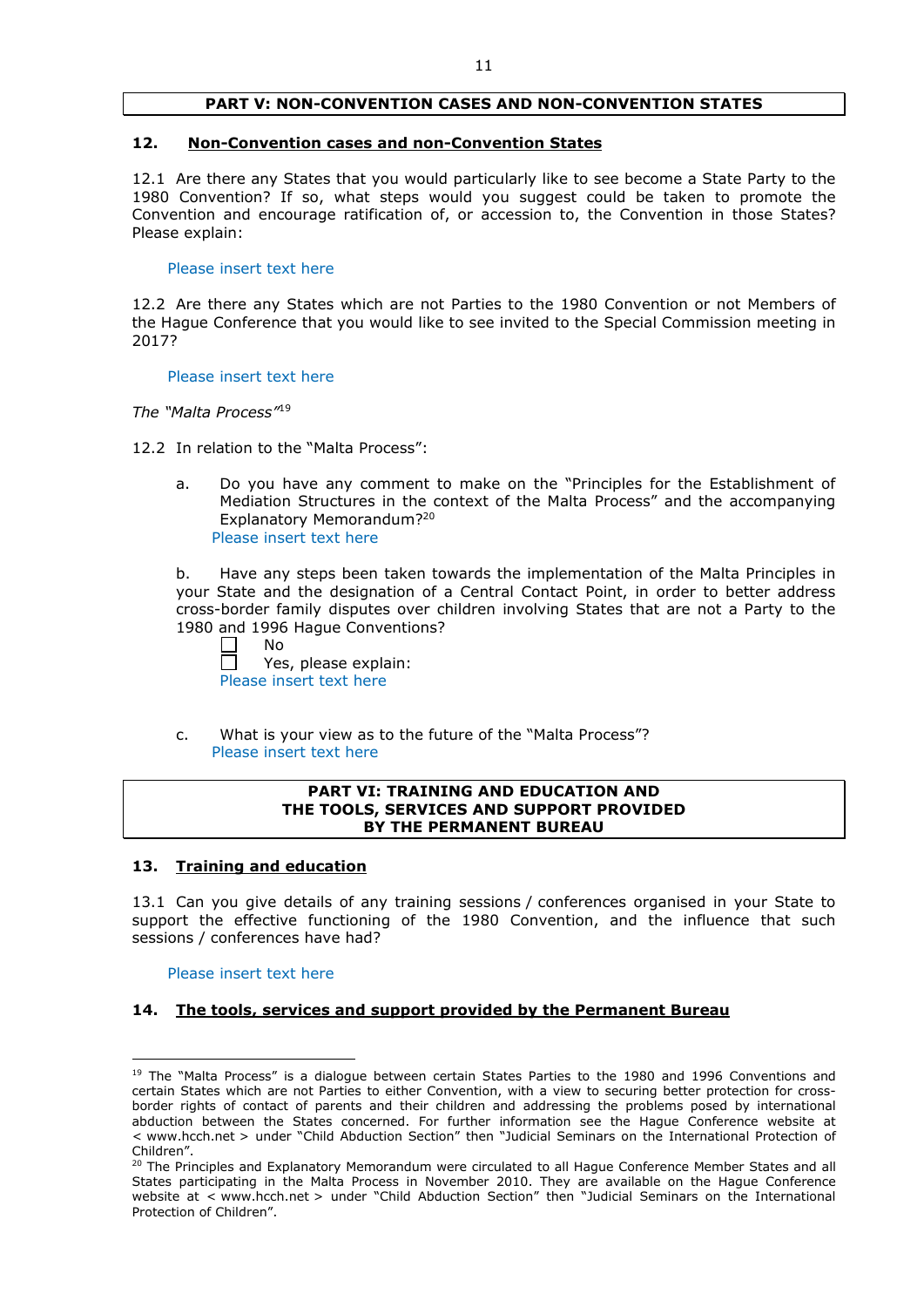*In general*

<u>.</u>

14.1 Please comment or state your reflections on the specific tools, services and support provided by the Permanent Bureau to assist with the practical operation of the 1980 and 1996 Conventions, including:

a. The Country Profile available under the Child Abduction Section.

The Country Profiles provide useful insight into the practical operation of the Convention in each contracting State. It is a significantly helpful tool for acquiring information and guidance on the particularities of proceedings in each State.

b. INCADAT (the international child abduction database, available at < www.incadat.com >).

Whilst a useful tool in general, INCADAT could be further evolved with the addition of a higher number of decisions.

- c. *The Judges' Newsletter* on International Child Protection the publication of the Hague Conference on Private International Law which is available online for free; $21$ Please insert text here
- d. The specialised "Child Abduction Section" of the Hague Conference website  $(<$  www.hcch.net >); Please insert text here
- e. INCASTAT (the database for the electronic collection and analysis of statistics on the 1980 Convention); $^{22}$

In 2015, an application under article 8 of the Convention was submitted to our Central Authority by a left behind parent. The children's habitual residence was State "A" and the State were the children had been removed was State "B". None of the above States was Greece. The applicant - of Greek nationality - made use of the option provided in article 8 of the Convention to apply to the Central Authority of any other Contracting State. A rare case perhaps but there is no obvious at least way to input this information into INCASTAT.

Also, in the field "age of the child objecting to the return", the total number of characters that can be inserted in the relevant box is two, therefore, when there are more than one child objecting to the return, inputting the information is not possible. (i.e. when there are three siblings of age  $8.11.13$  it can be noted only one of them)

- f. Providing technical assistance and training to States Parties regarding the practical operation of the 1980 and 1996 Conventions.23 Such technical assistance and training may involve persons visiting the Permanent Bureau or, alternatively, may involve the Permanent Bureau organising, or providing assistance with organising, national and international judicial and other seminars and conferences concerning the Convention(s) and participating in such conferences; Please insert text here
- g. Encouraging wider ratification of, or accession to, the Convention(s), including educating those unfamiliar with the Convention(s);<sup>24</sup> Please insert text here
- h. Supporting communications between Central Authorities, including maintaining their contact details updated on the HCCH website; Please insert text here

<sup>&</sup>lt;sup>21</sup> Available on the Hague Conference website at < www.hcch.net > under "Child Abduction Section" and "Judges' Newsletter on International Child Protection". For some volumes of *The Judges' Newsletter*, it is possible to download individual articles as required.

<sup>&</sup>lt;sup>22</sup> Further information is available via the Hague Conference website at  $\lt$  www.hcch.net  $>$  under "Child Abduction Section" then "INCASTAT".

 $^{23}$  Such technical assistance may be provided to judges, Central Authority personnel and / or other professionals involved with the practical operation of the Convention(s).

<sup>&</sup>lt;sup>24</sup> Which again may involve State delegates and others visiting the Permanent Bureau or, alternatively, may involve the Permanent Bureau organising, or providing assistance with organising, national and international judicial and other seminars and conferences concerning the Convention(s) and participating in such conferences.